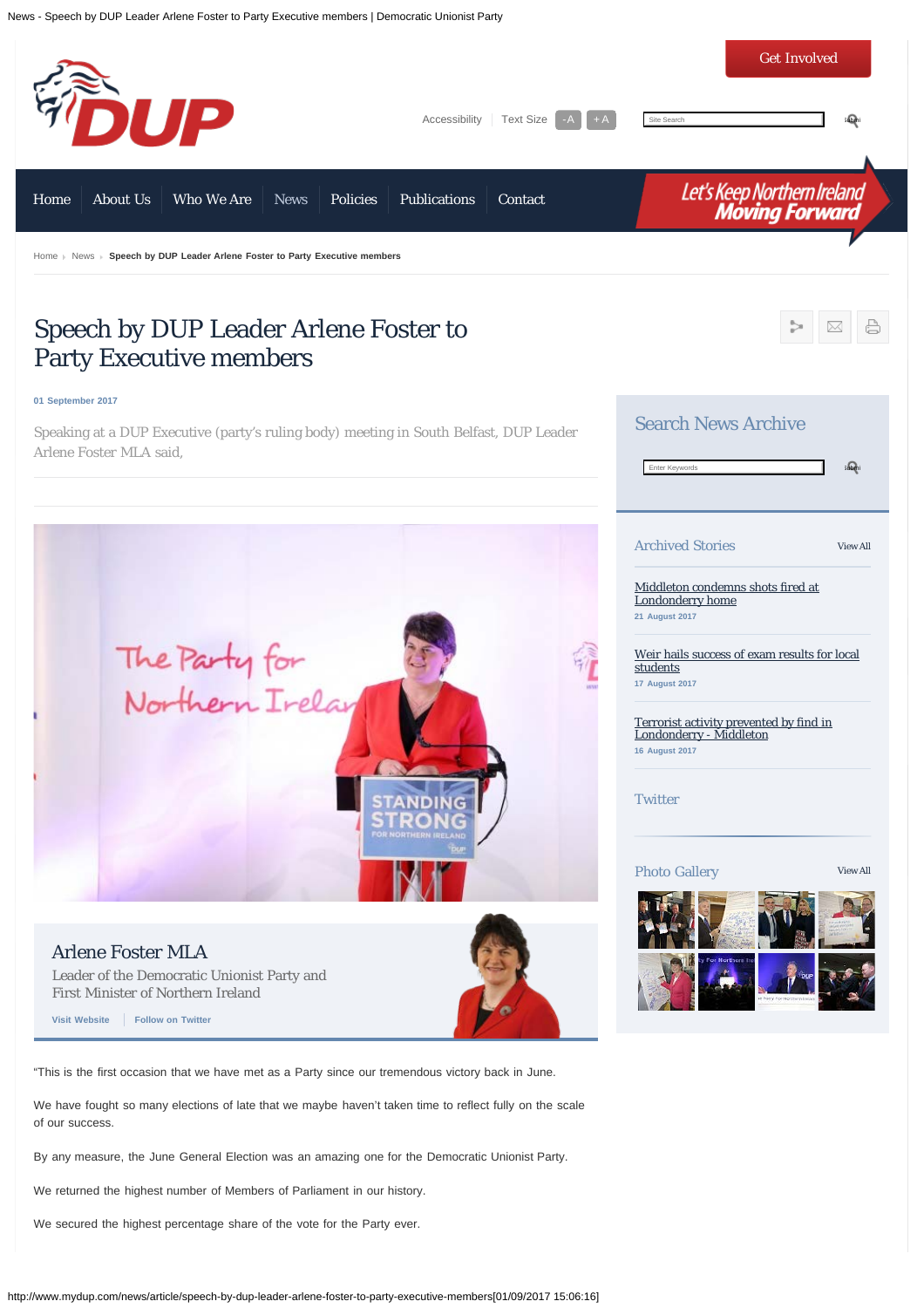And we obtained the largest total vote for any Party in Northern Ireland since 1985.

So resounding was our win that it would be easy to get carried away on a wave of euphoria believing that it was solely because of our policy platform or the performance locally of our MPs.

> *We know – because we knocked doors across the country and spoke at length with voters – that it was, above all, a victory for our precious Union. People turned out to vote for the Union.*

The characterisation of the March Assembly election result as a "wake up call" for unionism wasn't some fancy piece of spin or marketing. It was what we heard time and time again coming from unionist voters all over Northern Ireland.

The shock of seeing Sinn Fein come within one seat and 1,200 votes of becoming the biggest Party in Northern Ireland had a galvanising effect on many unionists.

Between May 2016 and June 2017 – just 13 months – almost 100,000 voters flocked to the DUP banner.

Let me say that I am deeply appreciative of those who voted for us in June, many of whom will have done so for the first time.

*As a Party let me say to them that we do not take their support for granted. Nor do we believe that they are all sudden converts to the DUP. We know that, for many, they saw a vote for the DUP as the best way to express support for the Union that they care so deeply about.*

Unionists came together like never before remembering the old rallying cry that "united we stand, divided we fall". They have placed an unparalleled trust in the DUP and it is now our job to work to prove the value of their vote and demonstrate how we can advance the unionist cause.

I have said many times before that the Union between Northern Ireland and the rest of the United Kingdom is stronger and more vibrant today than at any time in my life. But that does not mean that there aren't those who will seize every opportunity to make the alternative case for a United Ireland weak though that case may be.

June's election result was an astounding affirmation of the enduring attraction of the Union across the UK but it must not be taken as a signal to send us back into some sort of complacent slumber. It should instead be the spark that reignites our commitment to articulating its benefits for us all.

We cannot rest on the laurels of June. Nor can we sit back and rely on the present strength of our numbers.

> *We must take every opportunity we find to make the convincing case for the Union. And that includes persuading those who don't vote for the DUP or indeed any unionist party.*

Perhaps in the past we have taken the Union for granted to the extent that we have failed to articulate why Northern Ireland is better off being part of the UK.

All too often, our arguments for the Union have centred on finance and the economy. Northern Ireland undoubtedly benefits hugely from being part of the world's fifth biggest economy and our membership of the UK rewards us with a quality of life and standard of living that we'd never achieve in a united Ireland.

But as crucial as it is, the case for the Union doesn't rely solely upon the economy and finances.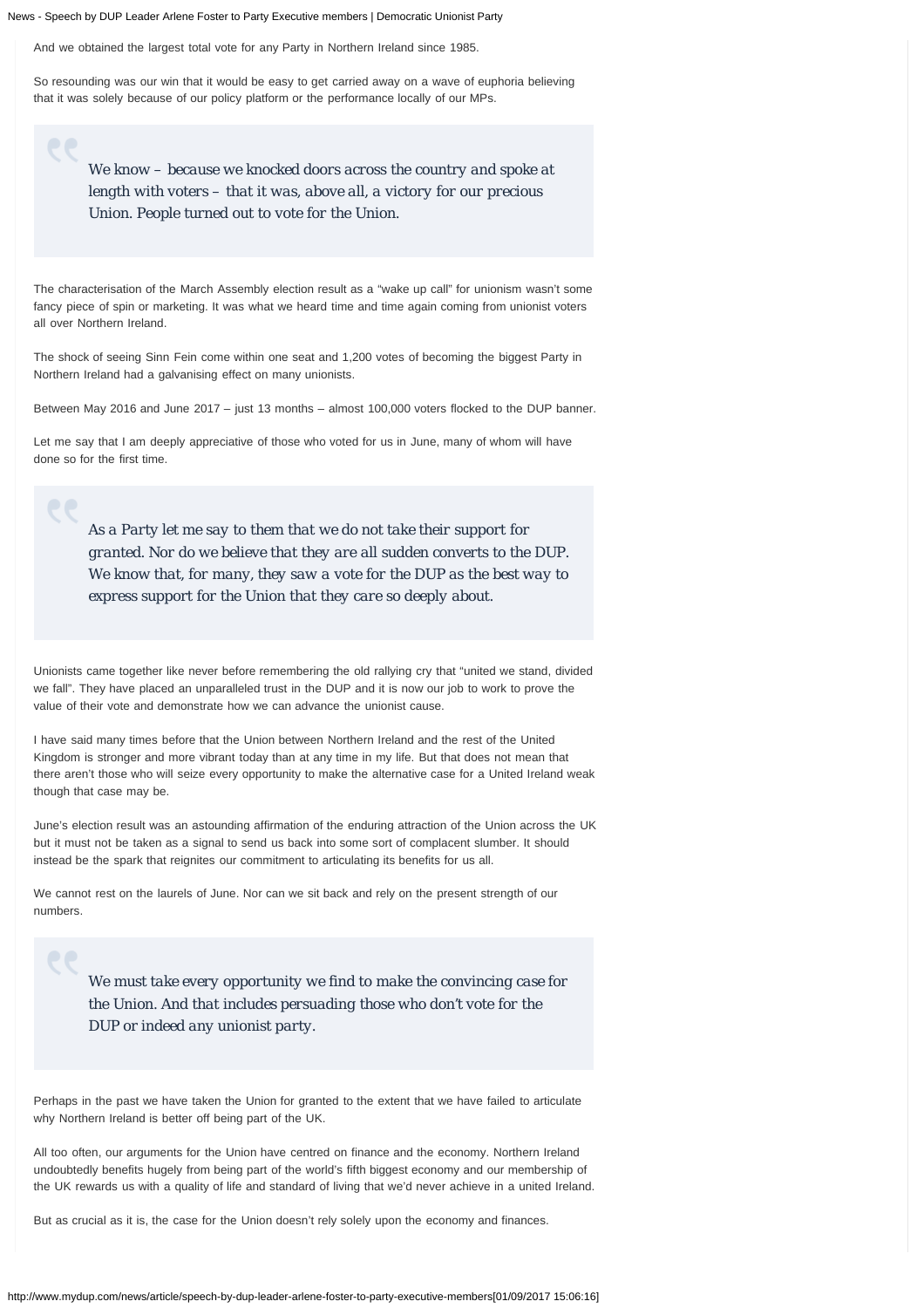The United Kingdom is not the biggest nation in the world but our language, our music, our literature, our arts and our sporting success projects a power around the globe that pure numbers of people can never do.

There are few countries that can boast of the rich tapestry of peoples who populate the UK all of whom make an invaluable contribution to the diversity and strength of today's United Kingdom.

Our United Kingdom is an inspiration to fledgling democracies looking to establish freedom and democracy in their own lands. And through our sacrifice on the battlefields of World Wars and other conflicts we have helped set millions of people free from tyranny.

Our shared values, our shared history and our shared culture are the threads that have tied us together as one nation down through the generations and they are what gives us more strength and more influence today than we would have if we were apart.

Unionism is and always was a "broad church". But the one thing that tied us all together regardless of our background was our support for the Union. We are bound as one by our resolute belief that the interests of all of our people are best served by Northern Ireland remaining part of the United Kingdom.

*Unionism is, by its very nature, all embracing. It is not an ideology that styles itself as "ourselves alone". If you love the Union as much as we do then it doesn't matter about your class, your religion or your ethnicity.*

Our unionism unites people in a common cause. As we make the case for the Union, it is imperative that those who cherish the Union should stand side by side in defence of what we value the most.

The General Election result placed a huge responsibility upon this Party. We have – because of the votes of the people of Northern Ireland – been charged with assisting in bringing stability to our nation at the time when it needs it most. Unionists from this corner of the Kingdom want – and are entitled – to play their part in strengthening our great nation every bit as much as their countrymen in England, Scotland or Wales. And that is what we have done and what we will continue to do.

Some who sought to undermine us from the start said that we would selfishly pursue Party interests in our discussions with the Conservative Party. Instead, we secured a financial package worth £1.5 billion that is intended to boost our economy, rebuild our infrastructure, help reform our NHS and will be to the benefit of everyone, everywhere in Northern Ireland.

I've heard it said that the unprecedented position that the DUP now finds itself in at Westminster means that we don't want or need a return of devolution.

Unionism has never had so much influence in Parliament and nationalism's voice isn't heard at all in Westminster. But as appealing as it first appears, that view fails to take account of our longer-term best interests.

*The Democratic Unionist Party has always believed that Northern Ireland is best governed by a democratic, fair and accountable government comprising locally elected representatives. While the new parliamentary arithmetic delivers a measure of influence it does not change our fundamental belief in Northern Ireland shaping its own destiny.*

I

want to see devolution restored immediately and we are working to that end. But, as we all know, Sinn Fein have built a barrier to the return of Stormont and, as I indicated earlier in the Summer, I question whether Sinn Fein is serious about wanting to see an early return of Stormont. This is not an unreasonable question given some of the recent comments from Gerry Adams.

Serious negotiations are always marked by signs of intent with a willingness to find agreements that both sides can support. The talks earlier in the year were characterised by a sense that everyone must move to facilitate Sinn Fein demands.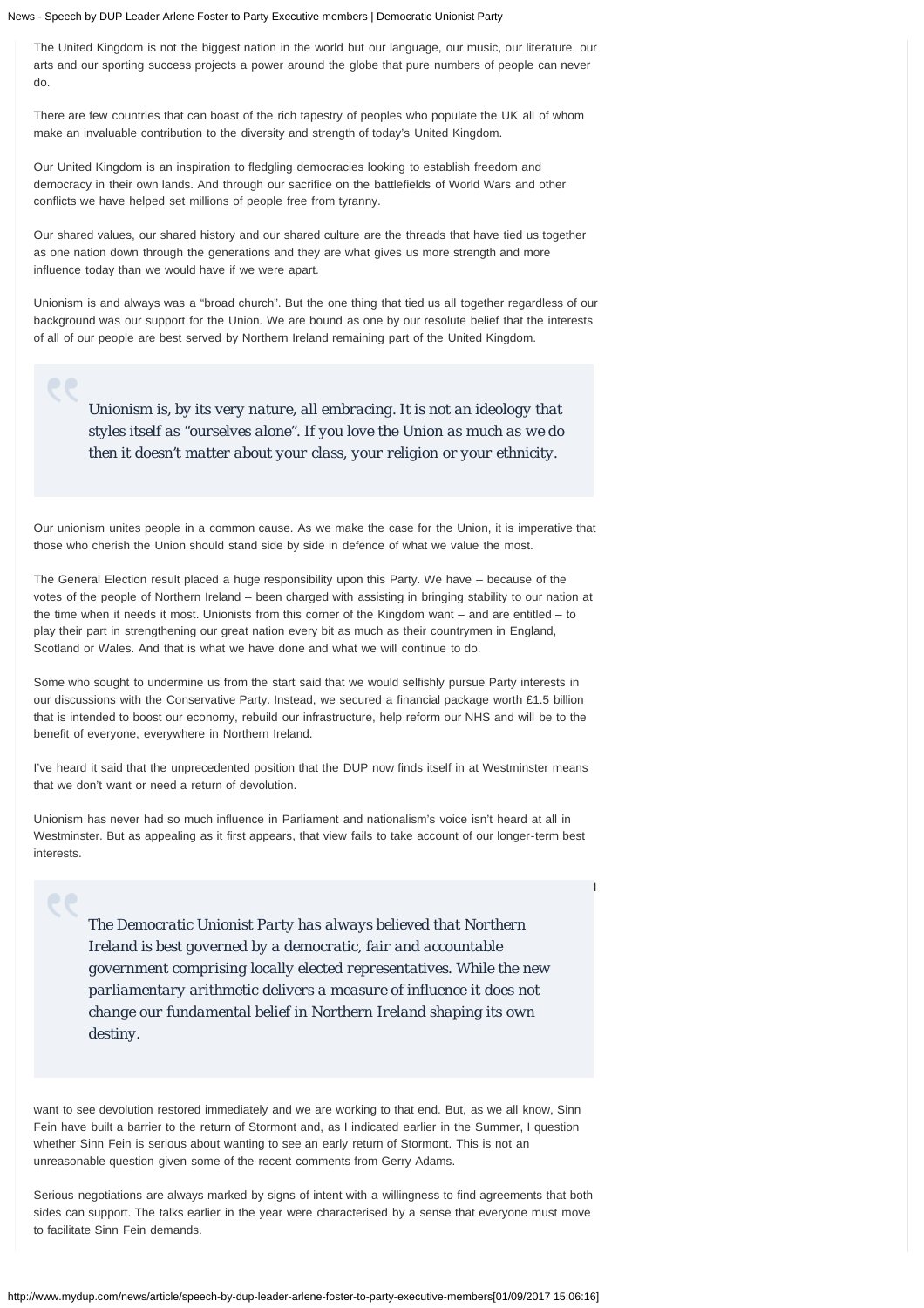*If we are to have an agreement then there will need to be a willingness on all sides to reach out in order to secure a durable outcome.*

The challenge of our devolved system has always been working together for the common good while satisfying the needs and aspirations of the communities who elect us. These tensions were never easy to manage or balance both within the institutions or the impact of actions elsewhere.

For our part we have kept our focus on the common good.

Over the last number of months, I have visited a range of cultural and language groups in Northern Ireland. I was conscious of the criticism laid against our Party and wanted to go out and listen to people. I thank all those who engaged with me. I met people whose passion for their culture and language was clear, deep and genuine.

Perhaps it was my discussions with Irish language groups that attracted the greatest publicity and thus caught the public attention. I very much appreciated the time taken by those whos passion and commitment for the Irish language was self-evident.

> *We have nothing to fear from the Irish language nor is it any threat to the Union. We have previously supported practical measures for the Irish language and we will do so again if we can reach a wider agreement on these matters.*

I

I

*However what we cannot and will not do is simply agree to one-sided demands.*

have also heard from those within the unionist community who hear others speaking about respect whilst at the same time they engage in a campaign to denigrate and demonise any and all aspects of our British identity in Northern Ireland or insult the Ulster-Scots community.

That is not acceptable.

In 2021, Northern Ireland will celebrate its centenary. Too much of the tale of our first century has been hallmarked by division. Now we stand on the cusp of a new century for Northern Ireland. I want the story of Northern Ireland's next 100 years to be of a place and people that thrive within the United Kingdom. And I believe that cultural security and confidence are vital to this new, more positive chapter in our history.

We must celebrate and promote the diversity of cultural wealth of Northern Ireland in all its aspects.

We must affirm the identities people hold here.

We must enable those identities to develop and to be passed down to future generations.

We must welcome and integrate the new identities that have made Northern Ireland their home and who are are adding to our cultural wealth.

And we must celebrate our pride in our home and the achievements of all of our people.

*Short-term patches or political expediency is not what is needed. I believe a new vision and new commitment on identities is needed. We must establish a new cultural deal to provide comprehensive and long-term approach to the sensitive issue of identity.*

*In practical terms, Government actions and policy should be built around*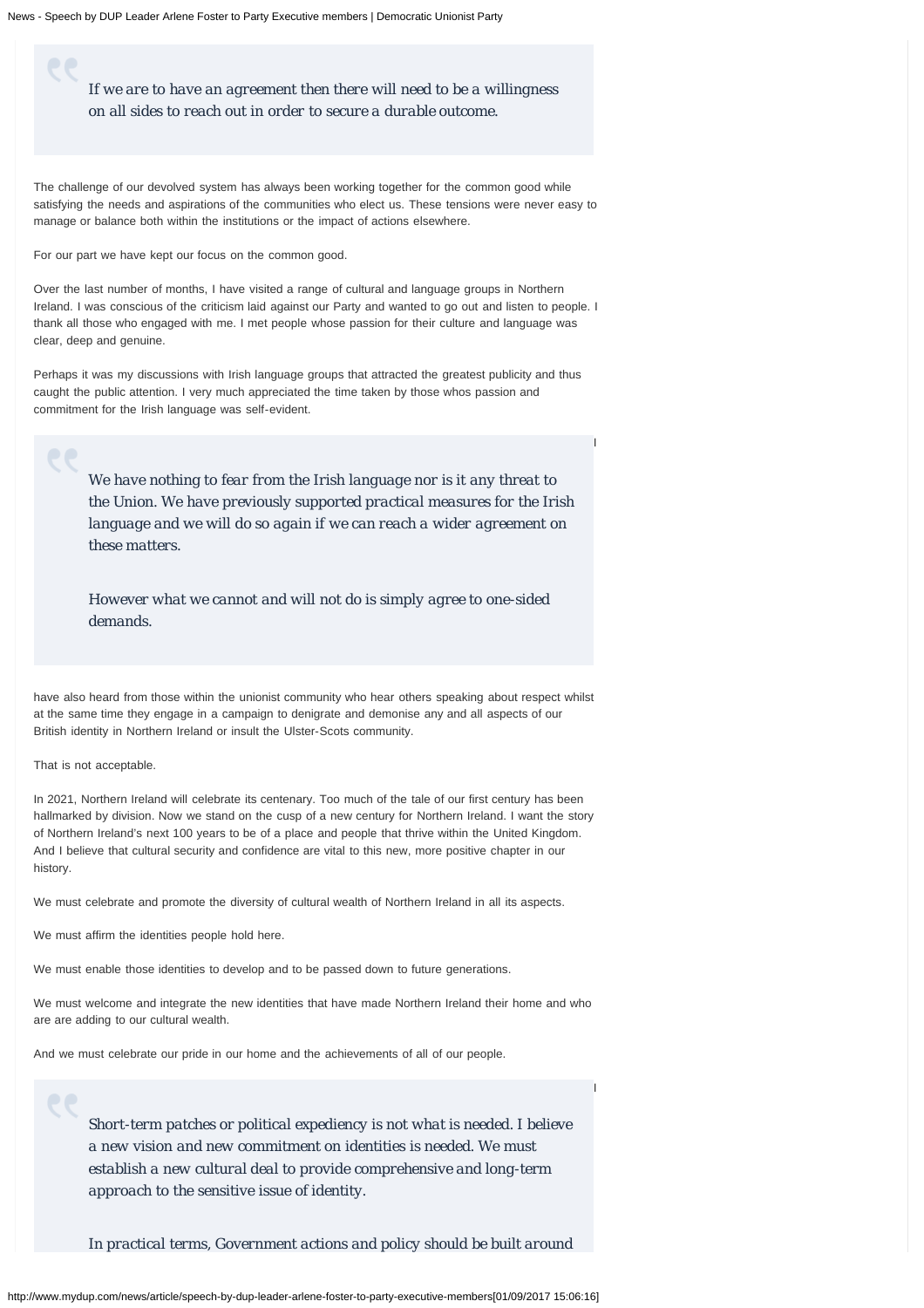*respect, recognition, representation and resource for the identities here.*

truly believe that as small as Northern Ireland may be, there is sufficient space for our wealth of cultures to thrive side by side.

As issues of identity, culture and language remain unresolved, what is becoming increasingly clear is that Northern Ireland needs government.

When Departments are preparing for 12% cuts.

When bowel cancer patients can't access new tests that people in the rest of the UK can.

And when small businesses can't get the rates support they're entitled to.

You can see how a lack of decision making at the highest level of government is beginning to impact negatively of them lives to our people.

It might be popular to talk Stormont down but any amount of negativity can't mask the reality that devolution has delivered much for all of our people and that a locally elected Assembly and Executive are best placed to grapple with the challenges that Northern Ireland faces.

Unless agreement can be found very quickly then London will be required to take decisions. Northern Ireland simply cannot continue without democratic oversight and that means the speedy introduction of direct rule if agreement is not reached.

*The DUP still wants devolution. We were prepared to restore the Executive 5 months ago and we have drawn no red lines and we are willing to enter Government immediately without pre-conditions.*

I

want to get government up and going again not so the DUP can take up ministerial posts. But rather because we need an Executive in place to take crucial and increasingly pressing decisions on a raft of important issues such as public finances, health and education reform and infrastructure development.

Sinn Fein has said that they won't go back into office until so-called previous agreements are implemented. Many of the issues they cite are not in fact part of previous agreements with this party and, in some cases the issues they pursue were not part of agreements with any party or Government in the past.

I disagree with them that the issues that they are pushing are the most important that we face. That's not me saying that language or culture isn't important. To me - and to many - they just should not have a greater priority than health or education or the economy.

But I understand and appreciate the need to deal with matters of culture and language in a mature way that aims to engender real respect for the multitude of cultures that co-exist in Northern Ireland today.

How then do we resolve these issues and establish the Executive and have the Northern Ireland Assembly sitting to do the business the people elected us to do?

Well we can enter into another round of talks. Parties can state and restate their positions. All the while waiting lists will get longer, investment opportunities will be missed and Northern Ireland's voice will continue to absent from Brexit negotiations.

*Or we can try something different.*

*For our part, it is clear another prolonged talks process is little short of a waste of time unless there is some new thinking.*

*I am putting forward a common sense solution that can give us the Executive we need and resolve outstanding issues.*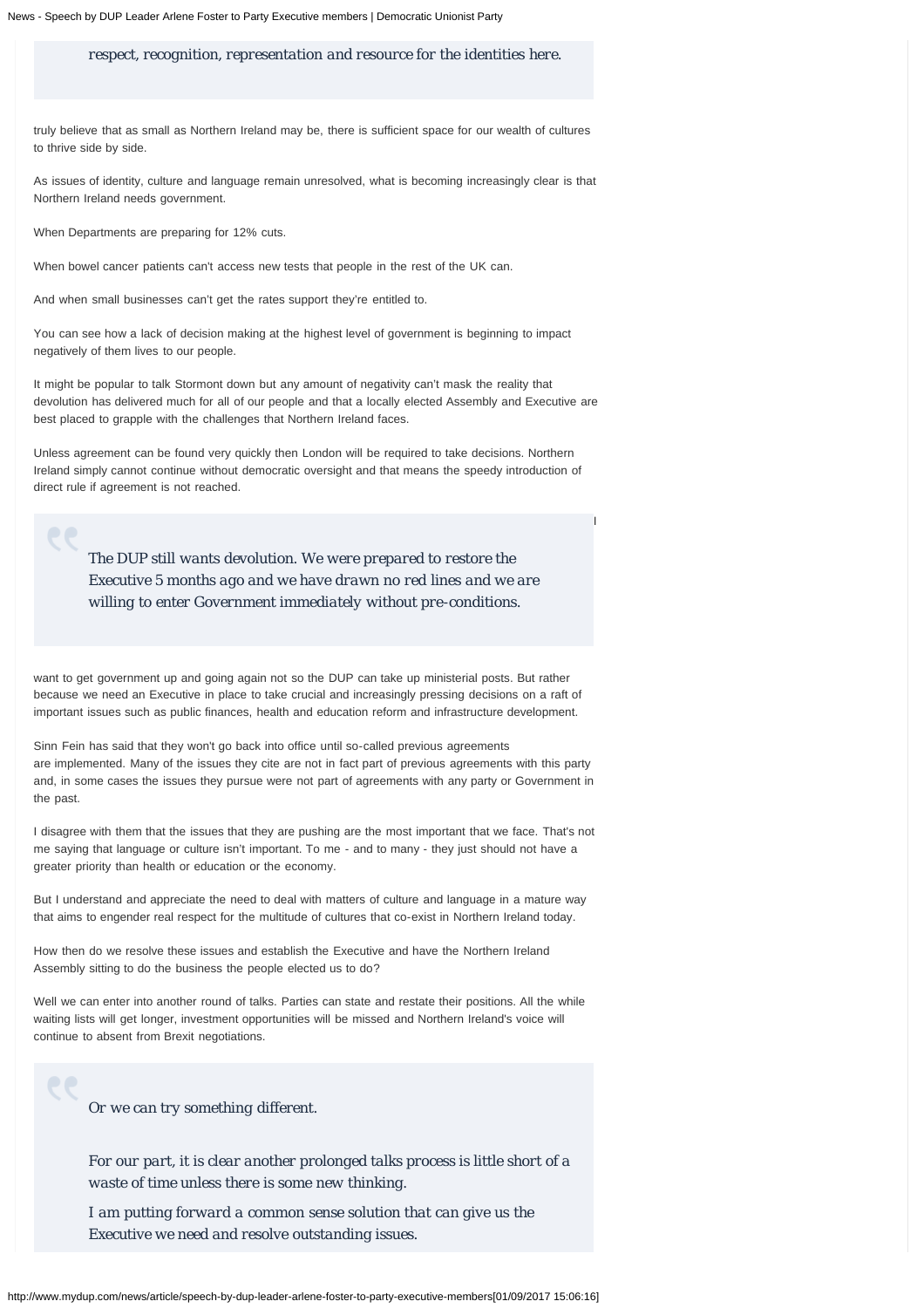*I am proposing that we restore an Executive immediately. Put Ministers back into posts so that decisions can be made and that Northern Ireland can have a government again.*

*But we also agree to bring forward legislation to address culture and language issues in Northern Ireland within a time-limited period to be agreed. If we fail to do that in a way that commands cross community support then the Executive would cease to exist.*

This is an offer made in good faith with Northern Ireland and its people's best interest at heart.

Let's not permit our political disagreements to get in the way of what needs to be done right now in striking a Budget. In pressing ahead with much needed health reforms. And in attracting jobs and investment.

Given the size of Northern Ireland and the scale of the challenges we face, we will only succeed if we all move forward together. Agreements can only be achieved when there is recognition that the support of both unionists and nationalists is required if they are to stick. That is how we succeeded previously.

*A winners and losers approach to discussions will only guarantee failure in both the short and long-term. If we are to work together successfully then trust will have to be built between the parties in the Assembly.*

Just as our United Kingdom has succeeded down through the generations because its sum is greater than its parts, so too Northern Ireland can succeed if it moves forward together.

Wherever I go in, whoever I speak to and whatever community they come from, I find that there is an incredible commonality in what sort of society they want to see us create.

My vision is of a Northern Ireland that is confident, outward looking and, one where we work together to build better lives for everyone. Learning from the past in order to build for our future together.

I want us to achieve the goal of having our children educated together.

I want to reform our NHS so that it produces better outcomes for patients.

I want to create an innovative economy that benefits every part of our country and to work with our own Government and with our neighbours in the Republic to get the best deal for Northern Ireland as the UK leaves the European Union.

And I want us to get down to work at Stormont so that we can get on with the job that people elected us to do for them.

In spite of the obvious political differences that still exist, the truth is that most people in Northern Ireland want the same thing.

They have the same values. The same beliefs. And the same aspirations for themselves and their families.

It is our job to demonstrate that the best way to achieve their dreams is a Northern Ireland where everyone can prosper while respecting and embracing diversity.

Northern Ireland has been through some difficult times. Thankfully, things are far, far better than they were. The peace that we now enjoy presents us with the chance to prosper as a society. To seize the opportunities denied to so many generations. And to build on the indisputable potential that Northern Ireland possesses.

Northern Ireland faces new challenges in an increasingly uncertain world.

Northern Ireland succeeds when we all move forward together. Just look at our brilliant football team. They may not be the best players in the world but they have worked hard, often played beyond themselves and have now attained their highest ranking ever. And of course, I wish them all the best as